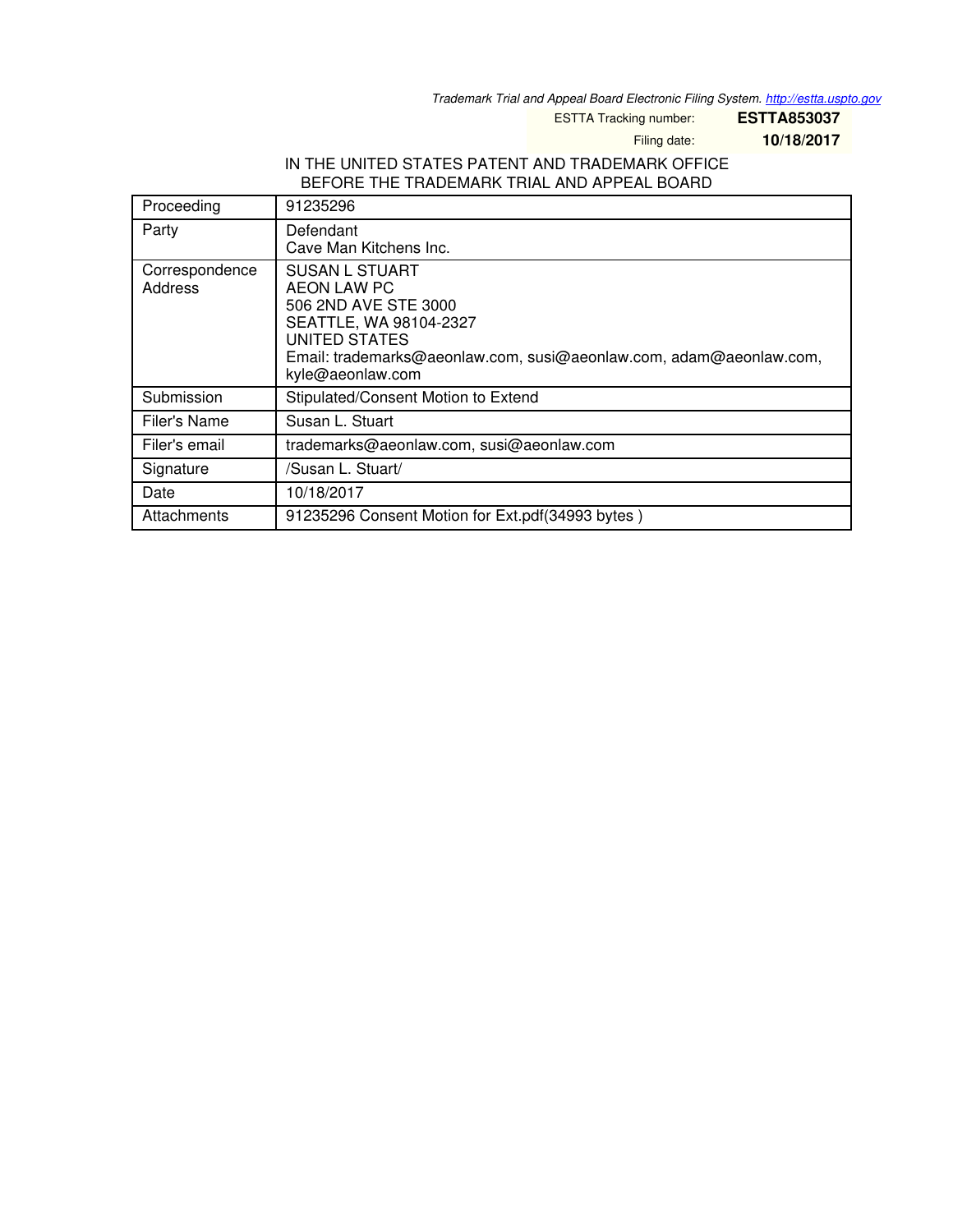## IN THE UNITED STATES PATENT AND TRADEMARK OFFICE BEFORE THE TRADEMARK TRIAL AND APPEAL BOARD

| Proceeding.                                                                                                                                            | 91235296                            |
|--------------------------------------------------------------------------------------------------------------------------------------------------------|-------------------------------------|
| Applicant                                                                                                                                              | Plaintiff<br>Caveman Foods, LLC     |
| <b>Other Party</b>                                                                                                                                     | Defendant<br>Cave Man Kitchens Inc. |
| <b>Have the parties</b><br>held their<br>discovery<br>conference as<br>required under<br><b>Trademark</b><br><b>Rules 2.120(a)(1)</b><br>and $(a)(2)?$ | Yes                                 |

## **Motion for an Extension of Answer or Discovery or Trial Periods With Consent**

The Close of Discovery is currently set to close on 03/05/2018. Caveman Foods, LLC requests that such date be extended for 46 days, or until 04/20/2018, and that all subsequent dates be reset accordingly.

| <b>Time to Answer:</b>                                     | <b>CLOSED</b> |
|------------------------------------------------------------|---------------|
| <b>Deadline for Discovery Conference:</b>                  | <b>CLOSED</b> |
| <b>Discovery Opens:</b>                                    | <b>CLOSED</b> |
| <b>Initial Disclosures Due:</b>                            | <b>CLOSED</b> |
| <b>Expert Disclosure Due:</b>                              | 03/21/2018    |
| <b>Discovery Closes:</b>                                   | 04/20/2018    |
| <b>Plaintiff's Pretrial Disclosures:</b>                   | 06/04/2018    |
| <b>Plaintiff's 30-day Trial Period Ends:</b>               | 07/19/2018    |
| <b>Defendant's Pretrial Disclosures:</b>                   | 08/03/2018    |
| <b>Defendant's 30-day Trial Period Ends:</b>               | 09/17/2018    |
| <b>Plaintiff's Rebuttal Disclosures:</b>                   | 10/02/2018    |
| <b>Plaintiff's 15-day Rebuttal Period Ends: 11/01/2018</b> |               |

The grounds for this request are as follows:

• *Parties are engaged in settlement discussions*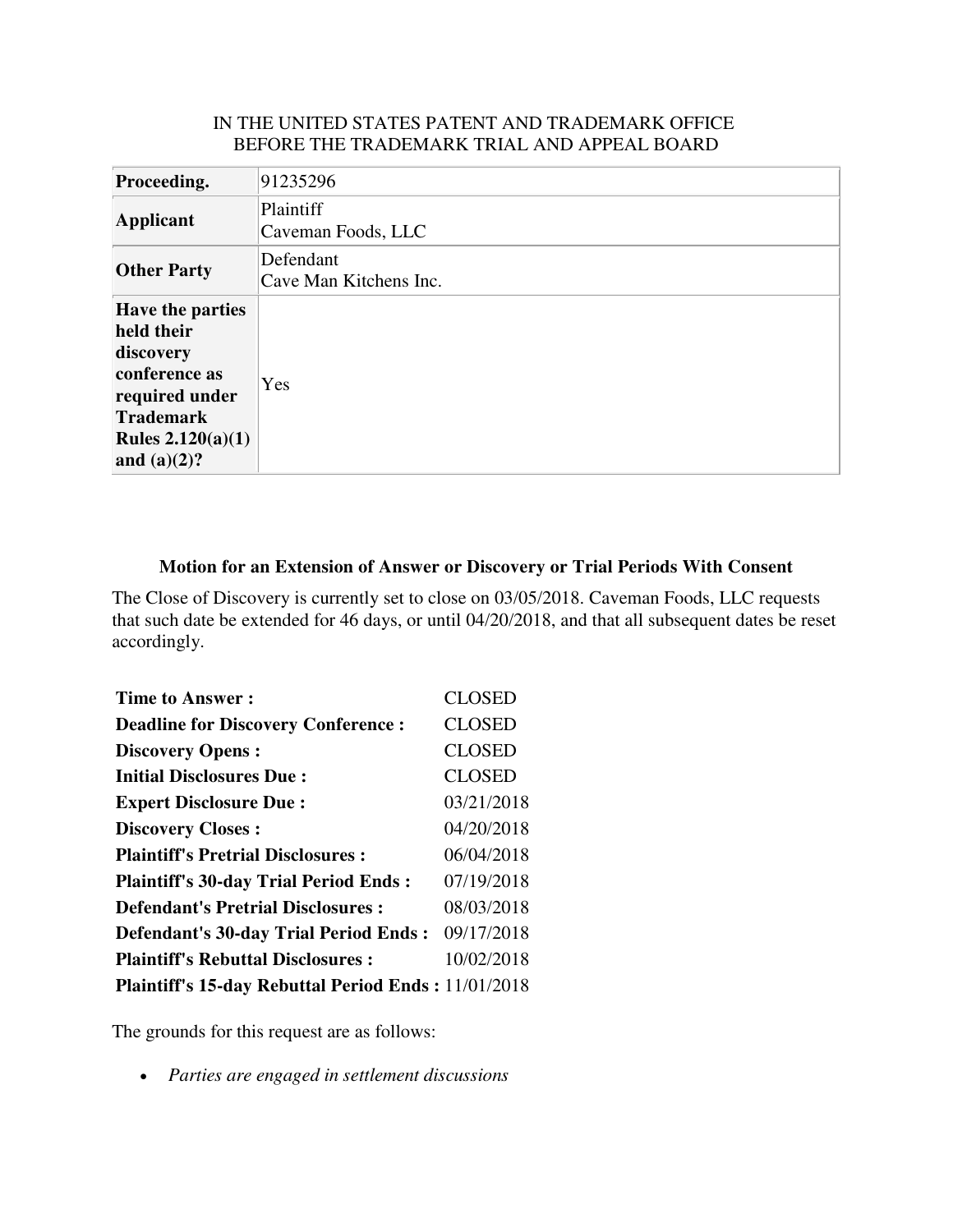- *In addition to settlement discussions, parties are awaiting Board's decision on Motion to Consolidate*
- *Regardless of Board's above decision, parties wish to align due dates with related proceedings 91234111 and 92066099*

Cave Man Kitchens Inc. has secured the express consent of all other parties to this proceeding for the extension and resetting of dates requested herein.

Cave Man Kitchens Inc. has provided an email address herewith for itself and for the opposing party so that any order on this motion may be issued electronically by the Board.

Date: October 18, 2017

Susan L. Stuart

ÆON Law, PLLC 506 2nd Avenue, Suite 3000 Seattle, WA 98104 Telephone: (206) 217-2200 Fax: (206) 217-2201

E-mail: susi@aeonlaw.com trademarks@aeonlaw.com